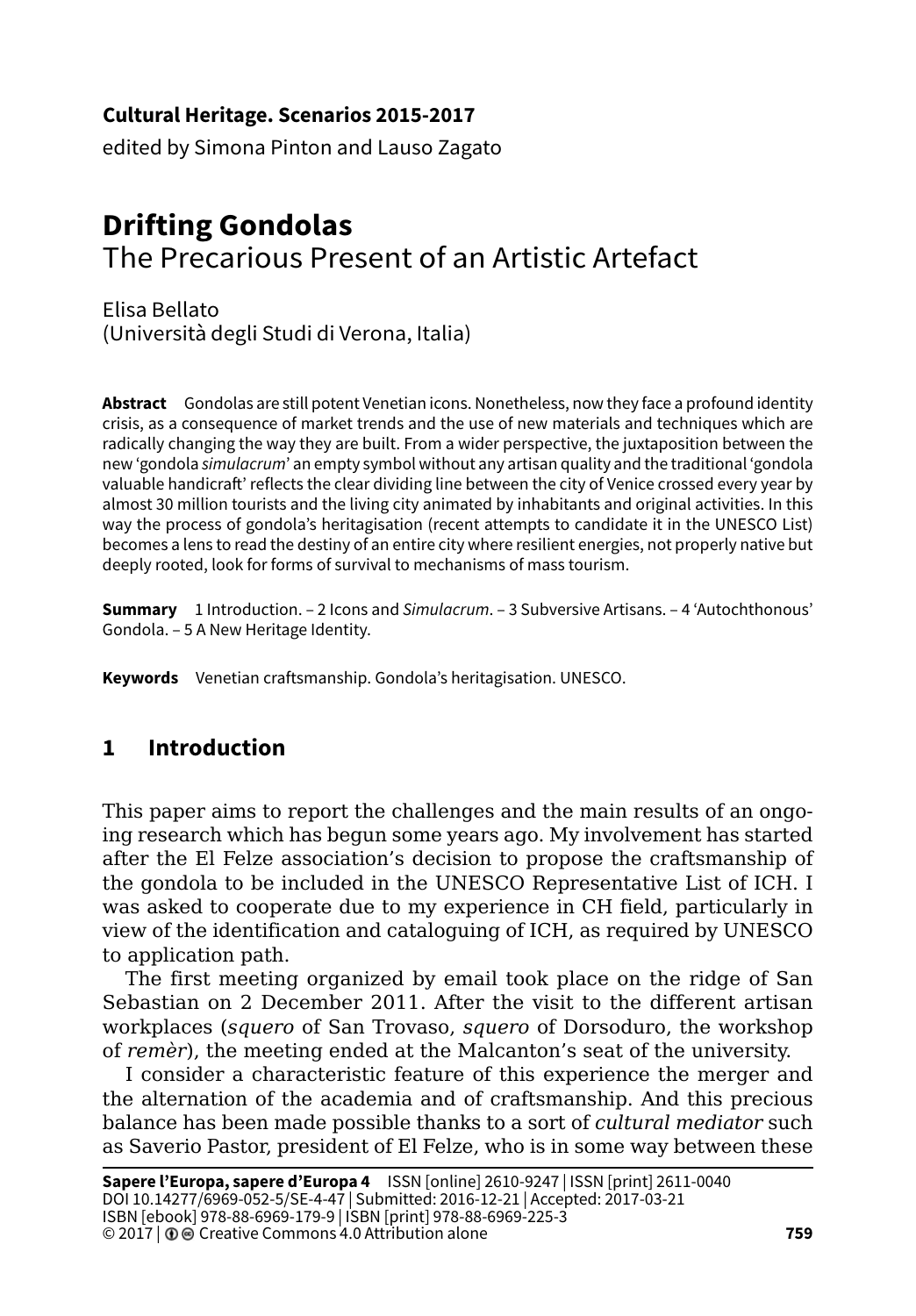different worlds.

That day at the beginning of December caused a substantial change in my relationship with the city of Venice or at least with a part of it. From being a resident of the hinterland (few dozen kilometers far from Venice) confined to an outside look, and being only a curious tourist more or less tolerated, I gained an involved, privileged role of those who have access by invitation to niches of intimacy of one of the most popular places in the world. A town used for defence to stereotypical convenience facades, if not explicit hostility. After that symbolic investment (even if without formalized assignments), the overall sense of my presence in Venice has changed. I began to feel a little part of a place geographically close but always perceived as an 'elsewhere' reserved to a few. A reality accessible only through the exterior of the appealing beauty, but isolated from every trace of true life. After that first passage with initiatic value, there were many meetings and occasions to share views) with El Felze's artisan and other venetian residents involved in the topic.

The study has been conducted using the classic ethnographic research methods through participant observation, bibliographic insights, interviews, informal chats and a lot of reflections shared by e-mail too. Between 2013 and 2014, a part of the research was funded by Regione Veneto. The raise of awareness of the Venetian context towards the topic suggested the Bureau of Strategic Projects and Community Policies to involve the craft of the gondola in the cataloguing program provided by the project *Adria-Muse***<sup>1</sup>** focused on traditional maritime professions. Within this regional project, I recorded interviews to El Felze**<sup>2</sup>** craftsmen, contributed to the realization of short documentary films about some construction phases as well as about the launch of the gondola and some aspects of the social life in Roberto Tramontin's *squero*.

Now the investigation continues with the dilated times of free research and with the integration of the Facebook tool which almost daily provides updates inside its typical dimension, disengaged and alternative, between real and virtual. It provides me updated information about initiatives, news, public and private concerns, about artistic craftsmanship and the transformations of the Venetian social context.

**<sup>1</sup>** Project *AdriaMuse* is a cross-border project of the Cross-Border Cooperation Programme IPA Adriatic 2007-13, co-financed by the EU.

**<sup>2</sup>** Giuliana Longo milliner, Ermanno Ervas smith and restorer, Saverio Pastor builder of oars and *fórcole* the rowlock or oarpost, Roberto Tramontin *squerarolo* gondola builder, Antonio Peroni ebanist, Matteo Tamassia boat builder, Michele Pulliero apprentice gondola builder.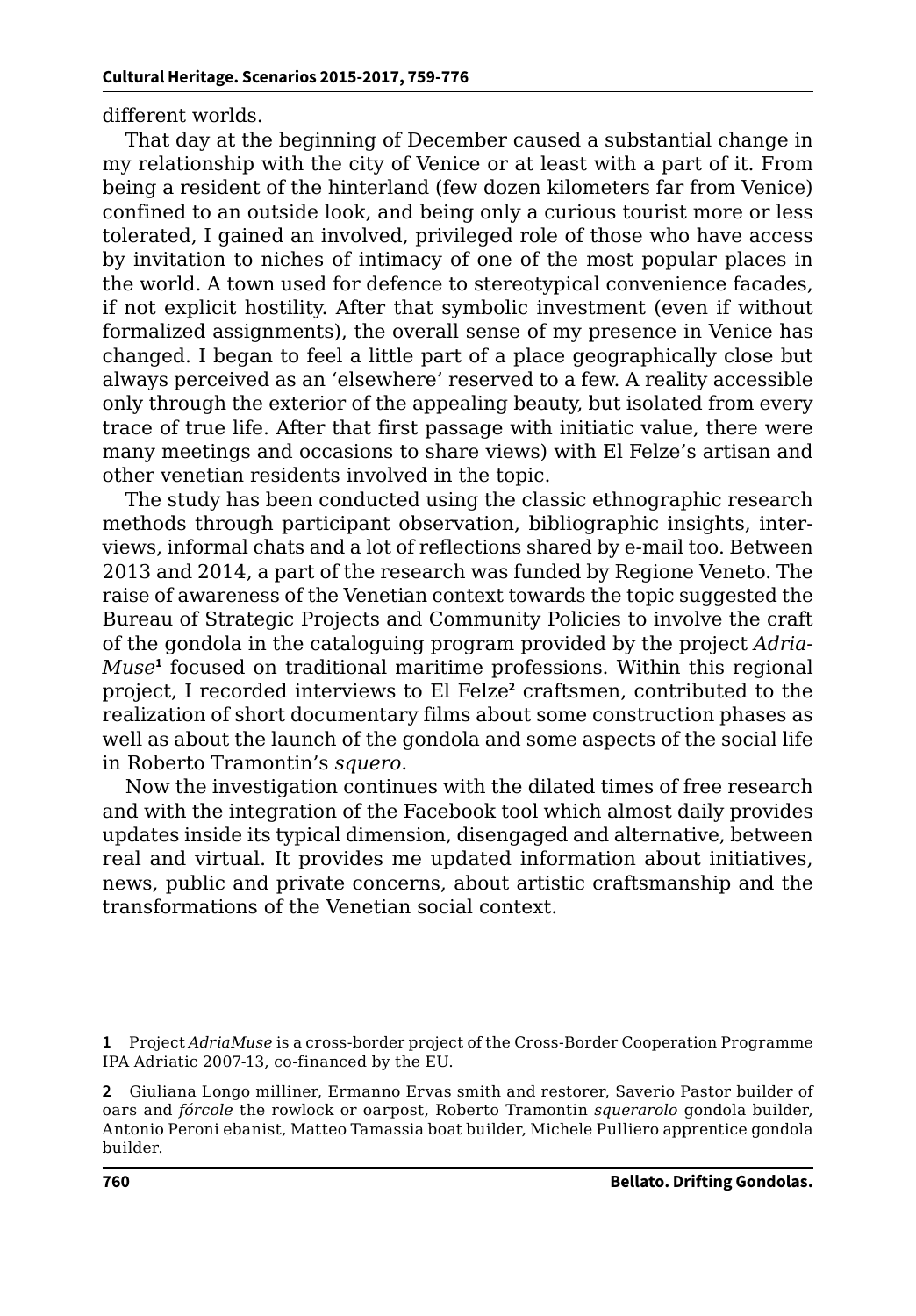#### **2 Icons and** *Simulacrum*

A gondola is still a potent icon, a unique symbol recognized internationally. Nonetheless, despite being a peculiar Venetian product, it faces a profound identity crisis, as a consequence of the use of new materials and techniques which are radically changing the way it is built. Authenticity, quality, beauty, uniqueness - these are just some of the celebrated requirements called into question by a Venetian market which put pressure on artistic craftsmanship. As means of transport, gondola has always been included within a series of models and techniques which are evolving so as to keep pace with to contemporary needs. Nonetheless, a violent break is about to come and this cannot be brought within the terms of an evolving tradition. Now transformation is too violent to be re-absorbed by a naturally moving tradition

and gondolas seem destinated to be transformed into mere shadows of their former selves, emptied of all their value and traditional knowledge; the same elements that made them a symbol of the 'Venetian thousandyear-old water civilization'. (Saverio Pastor, speech at the *Scuola Grande di S. Teodoro* Conference, Venice 9 May 2012)

What is actually happening is an almost invisible metamorphosis, apparently inconsistent to inexperienced eyes.

It might seem paradoxical after what we said, but gondola, as good, is enjoying good health: it is still the Venetian symbol that has never put into question. Even though there is neither the risk to disappear nor the possibility to be confined to a museum as many other historic artefacts of recognized value, it is no longer clear what should be considered a 'gondola. In other words, *what makes a gondola a gondola?* Is it possible to identify an essential core which allows -beyond the changes- to recognize the gondola?

Over the centuries, several small and big transformations had an impact on its shape and on its typical imbalanced line. Let us mention here some of them. It can be clearly noticed in paintings and historical photos that the gondola used to have a less curved line: the *imbananatura***<sup>3</sup>** (banana shape)

**3** The *fracadura* is the procedure through which the gondola takes its typical half-moon shape. The degree of the hull curving is decided by the gondolier. "When there will be the *fracada* 'banana' shaping of the boat, the stern and the bow will be, while heating, squeezed by some points from the ceiling until it turns out to have the line that the gondolier requires. Some prefer an impressive gondola and you notice this vessel coming ahead. It is like a curvy woman, it is stunning. The low ones are anonymous instead". Interview of the writer with Roberto Tramontin by his *squero* boatyard in Dorsoduro (January 2014) during the cataloguing of the ICH of the small-scale traditional Venetian boatbuilding, sponsored (2013-14) by Regione Veneto.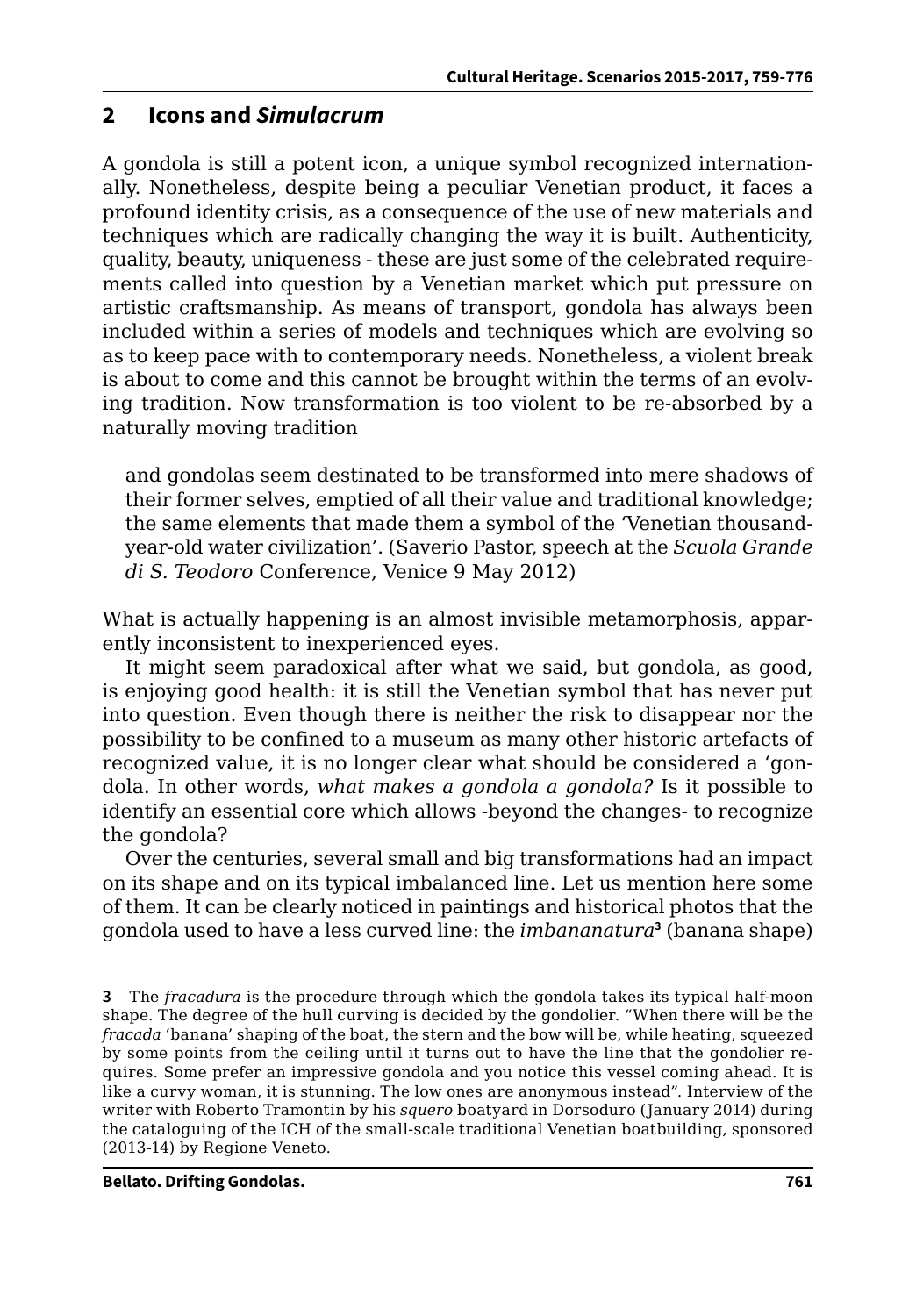is only a contemporary trend. Moreover, the Felze – a discretely curtained shelter for the passengers – was removed because it did not respond to the contemporary needs of tourists and it increased instability. And today, high water, which is more frequent than in the past, led to choose a hinged *ferro* ('ricciolo' metal design) on the stern, which can be moved to one side to facilitate the passage under the bridges. Another element is that even the typical black colour was a result of a turning point which occurred at the beginning of the 17th century. Also the techniques changed over the years,at the end of 18th century the hull was pitched by the caulkers while today it is painted; the importance of the pitch still remains in frequent common expressions such as: "*impegoeà*, *che pegoea…*".

The old hatchet masters used to buy durmast trunks, 12 meters long, and keep them inside the *squeri,* as long as it was necessary to have them completely drieded. Today the process is industrial and no longer takes place in Venice.

The changes confirm the dynamic evolution of the gondola as well as of the *craftsmanship community* surrounding it. This can be considered as part of a natural process of renewal. Nonetheless, the transformations recently introduced by some *squeri* are well beyond what is necessary to guarantee a renewal of the tradition, and they rather wipe out centuries of history, keeping just the façade of it.

The gondola is celebrated as part of the most interesting Venetian tradition and represents centuries of high refined skills that are transmitted from generation to generation. Nonetheless, what remains today is only a minimum of manual skills at the expense of historical craftsmanship whose market is shrinking. Accordingly, the *gondola's system* is at the centre of a paradox: the profession of *gondoliere* is thriving, and the category includes 433 licenses, 180 substitutes, and young trainees ready to become substitutes and be included in the list of places made periodically available by the City Counsel.

While the demand of tourists for 'gondola tours' does not decline, some of the historic workshops involved in the process of construction of the gondola and that sell accessories shut down or face unbearable difficulties. The artisans who preserve the 'traditional' procedure focused on quality, who create original pieces avoiding mechanized reproductions and who continue to employ premium raw materials are the ones to be most affected.

This contribution starts from the experience of a group of artisans who gathered in the El Felze**<sup>4</sup>** association in 2002 "to count how many they

**<sup>4</sup>** The association gathers the following artisan's categories: *squeraròli* who build the gondolas; *remèri* specialized in the oars and fórcole's production; *intagiadori* create chisel and carving decorations; *fravi* forge and restore the stern and bow's 'ferri'; *fondidori* make the brass accessories; *battilloro* obtain by beating the very thin gold leaf and *doradori* who lay the gold leaf on the wood parts; *tapezzier* make the *pareci* fabric decorations such as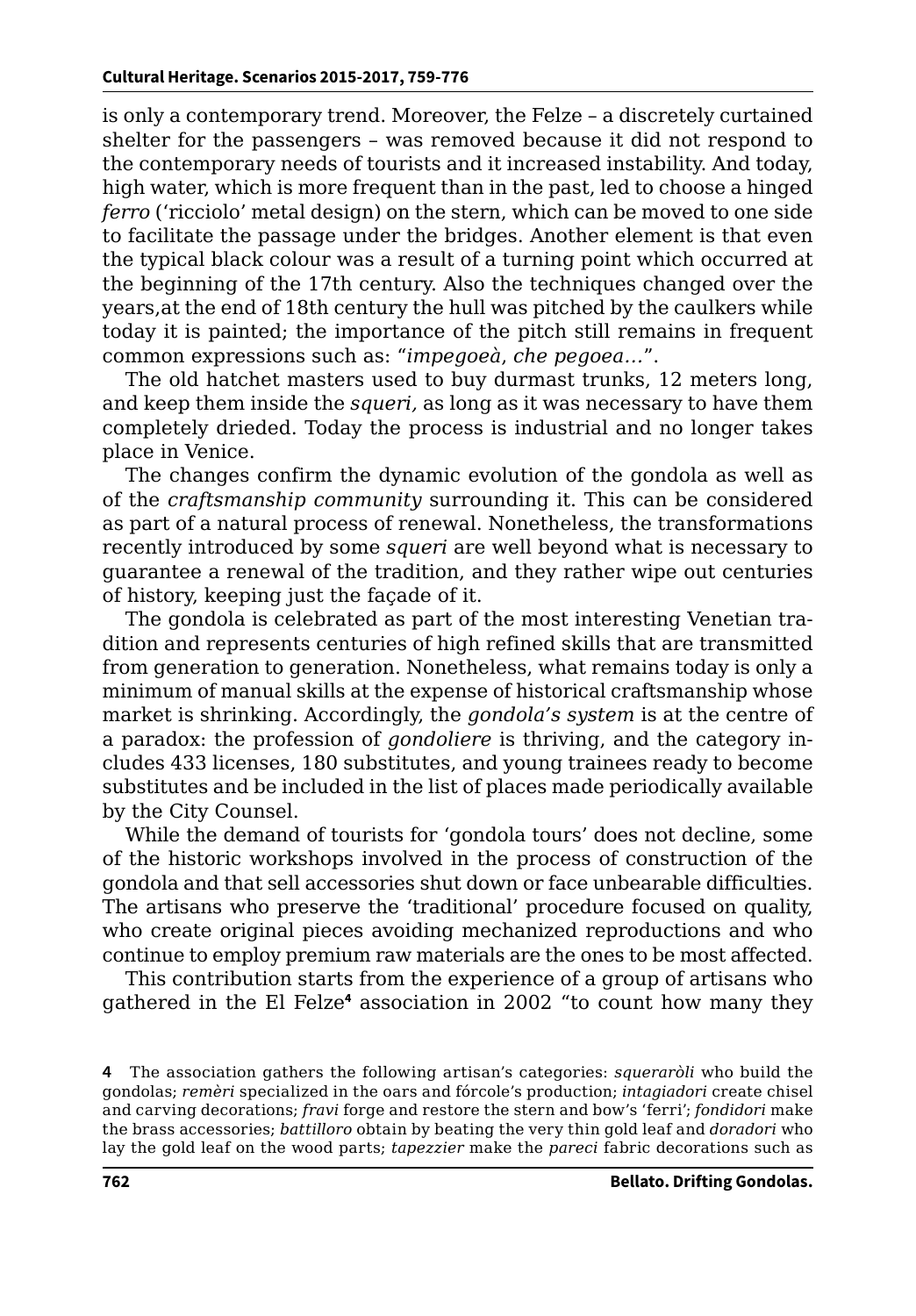were, to be considered, and to tell"**<sup>5</sup>** (Pastor 2014, 54). Their purpose was to offer a different meaning to their personal and professional experience and to attract the attention on a process that otherwise could have remained unknown; considered as a sad but inevitable adaptation of the gondola to modern times.**<sup>6</sup>**

The peculiarity of some of the protagonists, -figures split between the world of the craftsmanship and the one of the research- led to the creation of dynamics and relationships, which raised the attention of some local institutions such as the University and the Region. On this issue, UNESCO and, in particular, the 2003 Convention provided theoretical and partly practical tools to renew the role and the meaning of the work of the gondola's artisans, who have become the symbol of what Venice is losing with the progressive reduction of the local residents to the advantage of the exponential increase in the number of tourists:

The mixture of the functions of the historical city dies and the touristhospitality monoculture steps in. (Settis 2014, 12)

The difficulties of gondolas is typical of the contemporary craftsmanship, but at the same time worsened by the Venetian context with high rental costs and a real estate market that is out of reach for the local residents. Administrative and normative formalities disadvantage workshops, while unfair competition deriving from the black market labour and the new techniques (still to be considered as craftsmanship) which are appealing in terms of low costs and time required to obtain the final product. From solid wood subject with a long drying process it is changing toward cheaper marine plywood which requires less maintenance work. Accessories which were traditionally entirely handmade and often personalized accordingly to the gondolier's preferences are now replaced by series production: *forcole* (rowlocks) can be reproduced by machines; *ferri* (metal hood ornament) on the bow are neither hand shaped nor adapted to the gondola but they are now printed on a stainless-steel plate resistant to the salt air;**<sup>7</sup>**

the seat covers; *baretèra* make straw and wollen cloth hats; *sartori* are specialised in the production of the gondoliers' uniforms.

**5** "Per contarsi, per contare, per raccontare".

**6** For instance, Saverio Pastor remembers the shutdown during the post WWII of the Arsenale as State shipyard and at the end of the '50s the affirmation of the engine which caused the end of several traditional vessels (2014, 53).

**7** Ermanno Ervas senior blacksmith and restorer highlights as the *ferri* made in stainless steel and with the milling machine are chunky while those worked with the forge are drawn thin up to 2 millimeters. He also stresses that the iron requires some maintenance and needs to be protected in order to avoid rust and erosion caused by the salt air. Once it was used to pass them with pork fat. Today the protective substances have changed and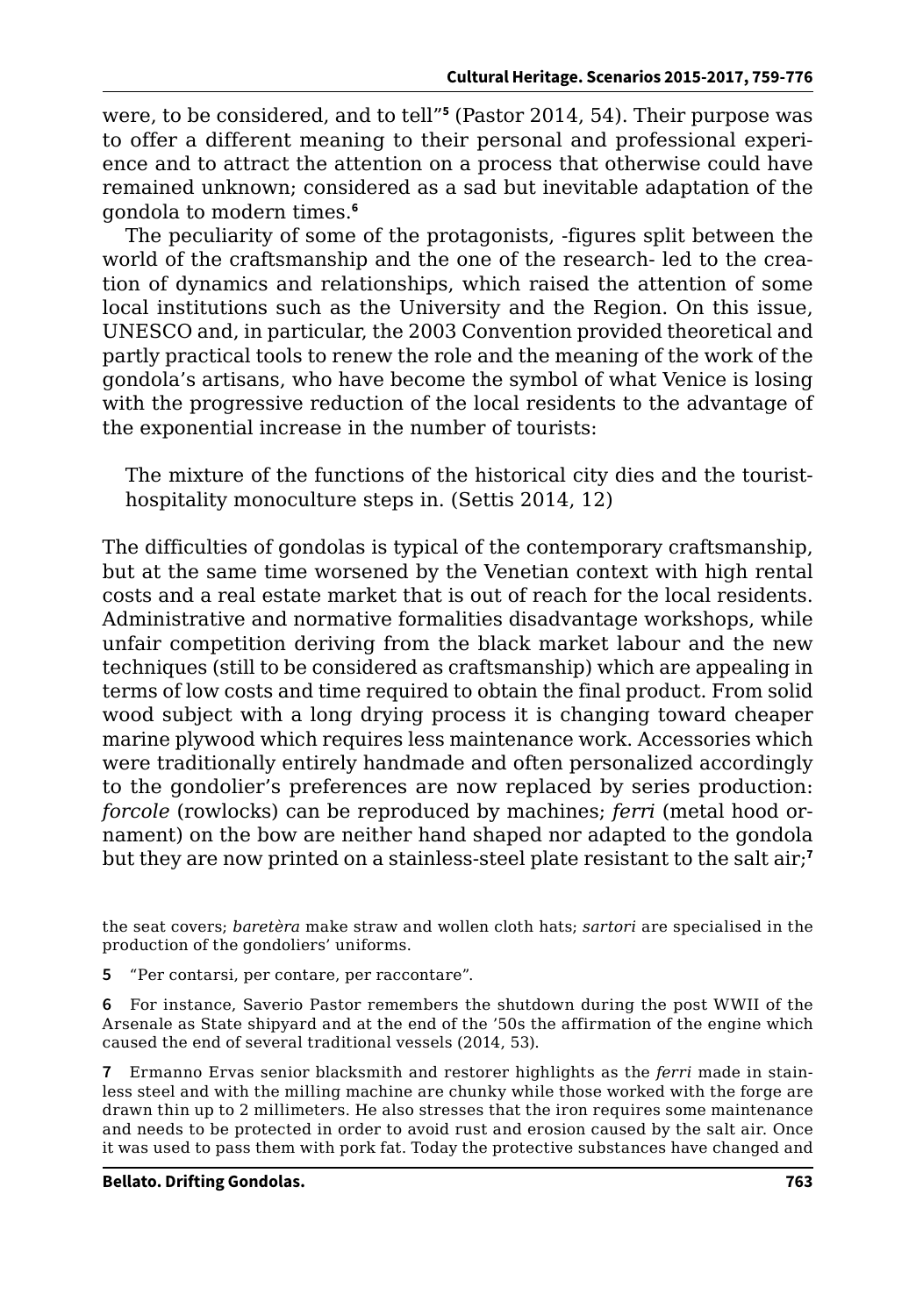the brass prancing horses**<sup>8</sup>** which required long polishing sessions are now available in plastic. The overall result is a gondola or its simulacrum that allows a cut by two thirds of the production costs and time, also reducing the need of maintenance.

Overall, the changes concern the whole small shipbuilding industry of the Venetian lagoon where now the boats are almost entirely in fiberglass or in marine plywood; cheap materials, steady and easy to handle that make superfluous the know-how acquired after long training which is indeed necessary to build planked wooden vessels.

Renovation, based on reduced costs and practicality, has led to consequences in the shape of the boat, such as the loss of the smooth and blunt lines, core elements of the nautical design and proof of the boat building ability to bend wood:

The curved line represents the cognitive horizon of the boat builders, their challenge and their destination. (Sanga 2009, 123)

Curving that is never perfectly replicable, it is fruit of sensitivity stemming from a long experience and it is the deal between the artisan and the seafarer**<sup>9</sup>** in a progression, almost anatomic, of adhesion to the unstable flow of the water which rejects any straight line. We can therefore understand the deep change of these new boats characterized by simplified lines, which put an end to the natural relationship of mutual adaptation between the man and the water to be sailed. Thousands of connections are undermined by the revolutionary introduction of the engine and of synthetic building materials. This changing is almost more critical when involved the gondola, "the greatest example of constructive sophistication of the Venetian boatbuilding" (Munerotto 2011 in Pastor 2014, 55).

## **3 Subversive Artisans**

In the middle of this critical situation, while an entire world was being dismantled, a significant event was capable of renewing the perspective of the El Felze association artisans. In Venice, in October 2010, a conference

**8** They support the ropes on the side of the passenger's seat.

**9** "Its oar cuts the water as a razor and at the same time as a feather it lines up to the sequence of the movements guaranteeing the boat's flow without jerks and without waste of vain energies…". Comment collected from Facebook which gives an idea of the type of communication which takes place between client and artisan (Saverio Pastor).

the mineral wax has replaced the animal fats. Interview of the writer with Ermanno Ervas at his smithy in Preganziol (TV) (February 2014) during the cataloguing of the ICH of the small-scale traditional Venetian boatbuilding.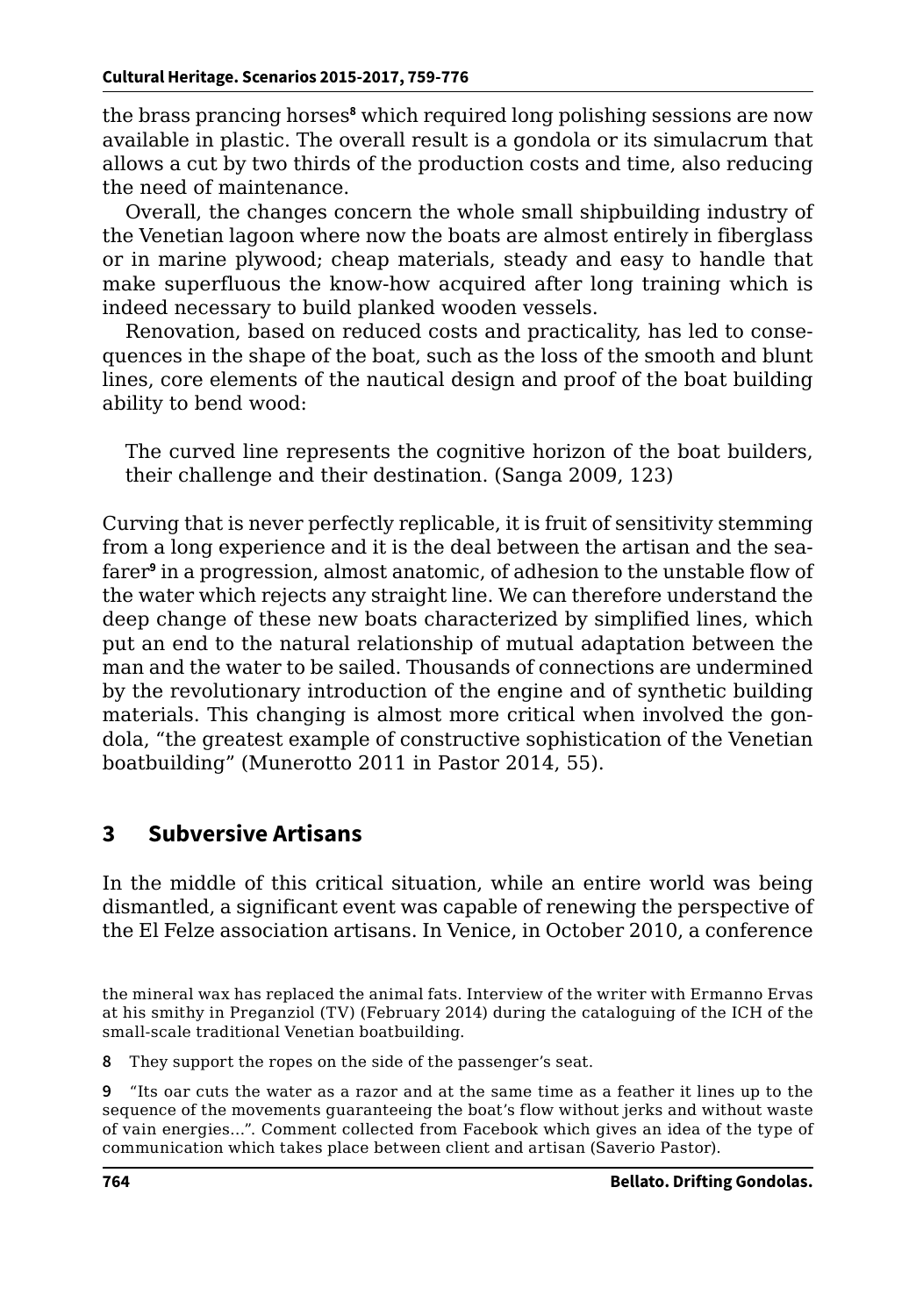took place**<sup>10</sup>** entitled *Tangible Properties, a Human Heritage to Save* with a dedicated session to the venetian reality.**<sup>11</sup>** Local traditions in terms of ICH were officially at the core of the debate: from the gondola to the Venice carnival, from Murano glass to Burano lace, to the tradition of refined venetian fabrics. More specifically, the application to Unesco's ICH list was described as an easy step considering the extraordinary characteristics of 'gondola'. From that moment, the gondola craftsmanship entered a new era: the gondola has become part of the heritage landscape, so new meanings have been put into play and some of the actors showed to be able to manage a practice of heritigisation as an opportunity to deal with new strategies of survival. In that respect, it is interesting to point out the possible ambiguous meaning of the expression 'bottom up' referred to initiatives which, when studied in depth, reveal the involvement of experts. They in fact are the only ones able to think about and to model process of heritagisation by applying the UNESCO Conventions.

Furthermore, it is worth pointing out the emergence on the scene of a typical process: as soon as a cultural reality becomes an object of interest by the UNESCO, it is transformed into a metacultural production. It is revealed as part of external system and so used between quotes (Ciminelli 2008, 326). In several occasions, even official, it has been repeated in an ironic tone to take some distance from the logics that are perceived as unrelated to which some try to adapt: "We, artisans, have realized to be 'healthy bearers'**<sup>12</sup>** of ICH". The process of the gondola's heritagisation coincided with a rereading of the traditional Venetian craftsmanship and highlighted merits that had already been known as well as recognizing different ones suitable to contemporaneity. For instance, the civil value of handmade work of quality has emerged:

We ask for the support of our 'bearers of intangible heritage' because they contribute to improve the society by witnessing thoughts, knowledge, creativity and manuality. (Saverio Pastor, speech at the *Scuola Grande di S. Teodoro* Conference)

The requests put forward within the working place have found echo inside the local disorientation suffered by those who are directly experiencing

**<sup>10</sup>** Organised by VTP Events at Venezia Terminal Passeggeri S.p.A. operator of Porto Passeggeri di Venezia.

**<sup>11</sup>** The title of the session: "The Intangible Cultural Heritage: a World Stage for the Venetian Traditions".

**<sup>12</sup>** The translation does not make the idea of words game: *portatori sani*. It is an ironic expression that paraphrases a medical figure of speech in order to stress the strange impression to discover to be 'studied' and of interest because of their traditional job now defined ICH. In this sense *portatori sani* are who bear some illness without knowing it.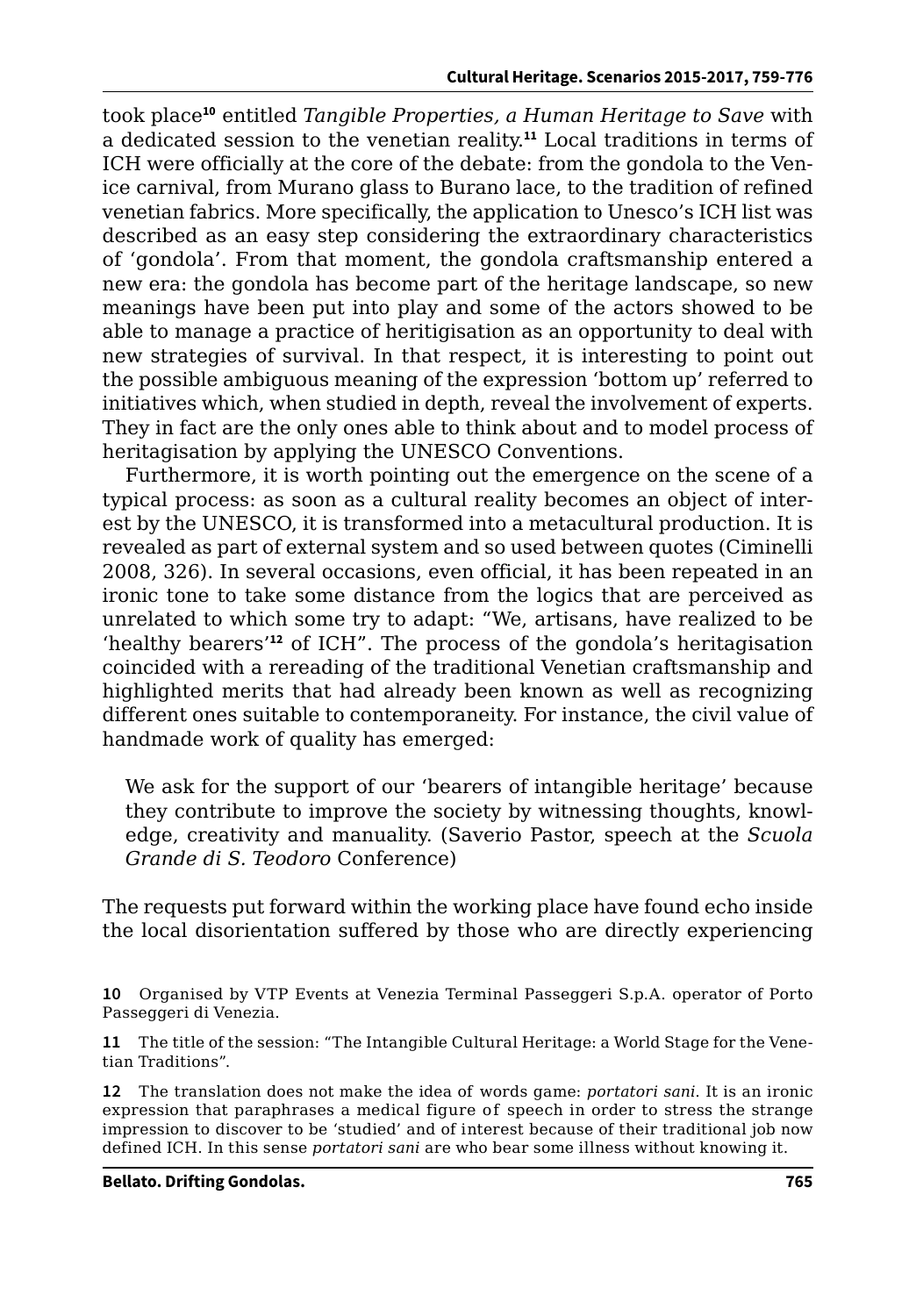

Figure 1. Launch of the gondola commissioned by the gondolier Mauro Barugolo to Tramontin's squero (Dorsoduro Venezia), 25 April 2014. © Photo by Ugo Perissinotto

the evolution of Venice into a 'no-place' (Augè 1999) or *nobody place*  (Sloterdijk 2006): that is spaces that are only crossed and not lived, where relationships are not built and therefore lack of any sense of belonging and identification. They are functional only to practical and basic needs managed by the great economic systems: to move, to eat, to enjoy, to sleep…

The hatchet and forge masters and their colleagues are united by the quality of the gondola's production chain and have become the spokesmen of a common feeling that can be recognized by the defence of values at risk: the mastery, the quality of work and material, the uniqueness of the pieces, the products personalization, professional ethics, the respect cultivated in long relationships between the client and the artisan, the rarity of the techniques, the tradition that looks into history, the sense of belonging to a rooted corporation. These aspects are celebrated in craftsmanship, but they also work as metaphors to identify a life system that is perceived as a connection to the destiny of a city which is at the mercy of the crowd. Mass of people fast moving and superficial, rapacious and offensive because it is insensitive to the context and its local residents. "What time does Venice close?": this is only one of the several anecdotes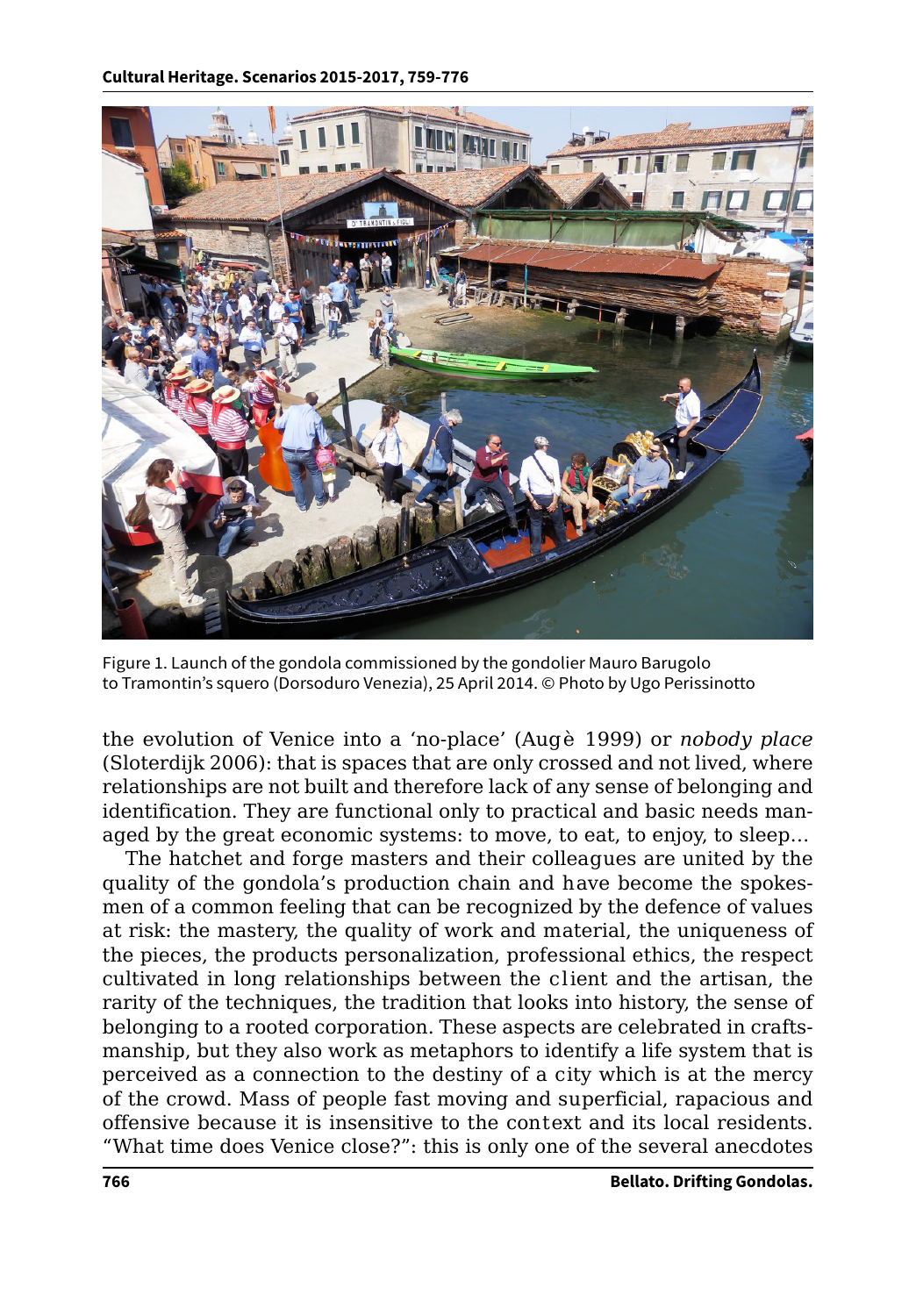

Figure 2. Figure 2. Music at the gondola's launch party. 25 April 2014, squero Tramontin (Dorsoduro Venezia). © Photo by Elisa Bellato

told by residents that synthesize the local imaginary about tourists' attitude toward a Venice-amusement park.

From a wider perspective, the juxtaposition between the 'gondola simulacrum' an empty symbol without any artisan quality and the 'gondola valuable handicraft' reflects the clear and sad dividing line between the city of Venice invaded every year by 30 million tourists and the

true, living and liveable city animated by inhabitants and original activities integrated into a healthy and respected lagoon. (Pastor 2014, 69)

In the Venetian urban context, in fact, gondolas are nothing more than tourist attractions while workshops and *squeri***13** are very visited and pre-

**13** The celebration for the inauguration of a gondola at the *squero* boatyard can be interpreted as a 'total social fact' (Mauss [1924] 2002), an event where come to play several elements that define a community: work structure, propitiatory rituals, food distribution and party drinks (in today's Venice it is strictly fish and prosecco wine),music and dance to celebrate, the clients gondoliers and their family's structures and all the guests, friendship

**Bellato. Drifting Gondolas. 767**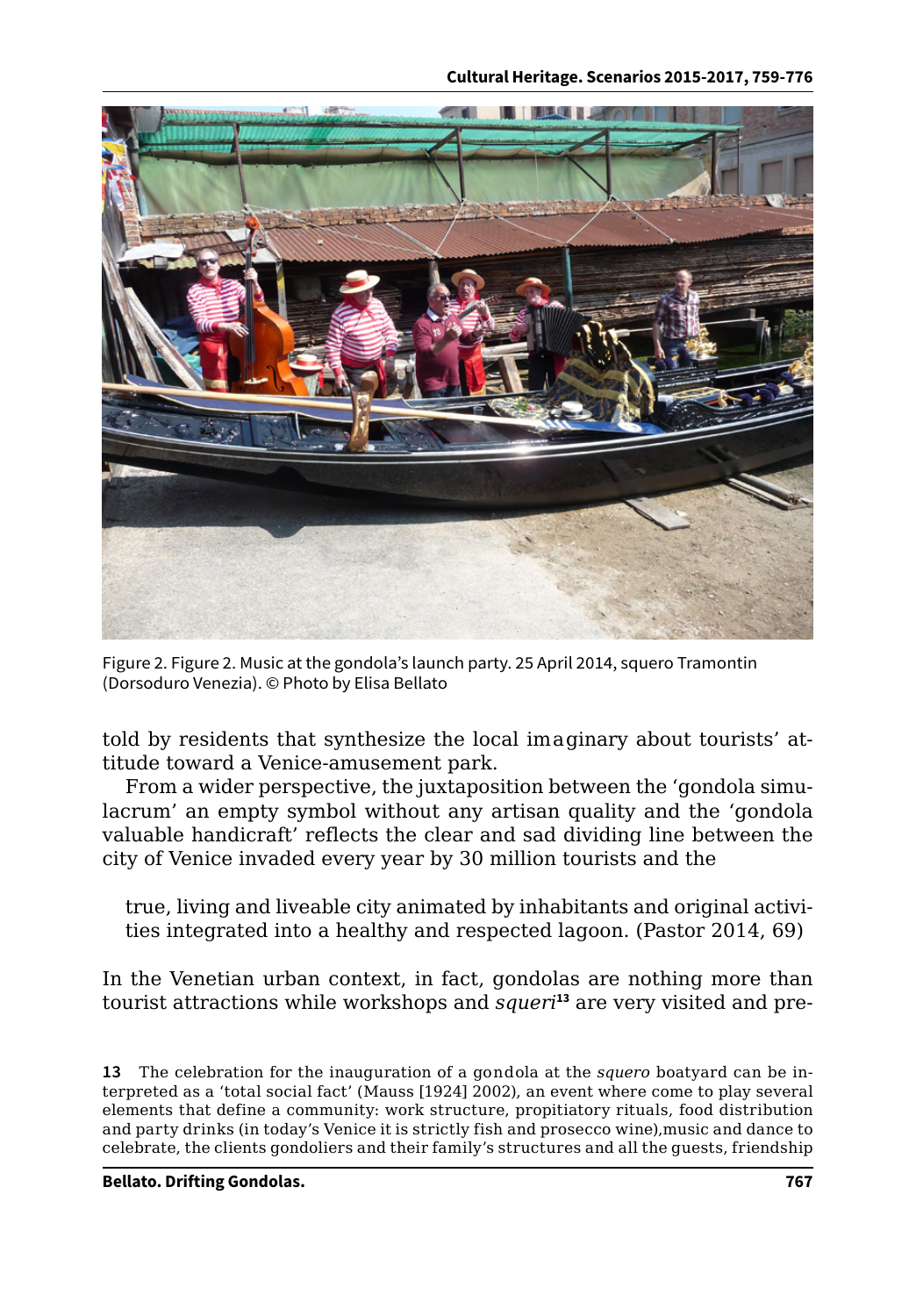serve feelings of solidarity and local estimate.**<sup>14</sup>** It seems it is possible find in craftsmanship a common ground of shared values as symbols of difference.**<sup>15</sup>** The reference is to those "convivial forms of territorialisation" that are essential for

the communities that are able to find in the local characters of living their reason of existence, in a profound reconsideration not only of the settlement styles but also of the ethics that governs the choices of a community. (Bonesio 2009, 113)

Thus, the craftsmanship model fits into an existential model linked to a certain quality of lifestyle which explicitly refers to Richard Sennett's work 'The Craftsman' which underlines the civic value of quality handmade labour as a guardian of pluralism and creativity as well as sponsor of social and community relationships. He eventually posited that: those who learn to work well will also become a good citizen able to recognize and activate procedures of good government (2008).

This pondered vision of their own profession led the artisans of El Felze to disagree with the text of the economist Stefano Micelli "Futuro artigiano" who argued in favour of a combination of craftsmanship and high technology and therefore for a collaboration between engineers and communication experts. They found in Micelli's analysis a glimpse of mystification on the role of the artisan which is misunderstood as a manufacturing worker, a maker without tradition employed by the industry. For them the cultivated and experienced idea of the artisan is quite different and appears to be incarnated by those who are responsible for all the stages of the production in an autonomous and creative way**. <sup>16</sup>** Autonomy, the total control of the whole process (from the design also in collaboration with the client to the direct sale) are considered crucial and incompatible with

relationships, work corporation relationships (gondoliers and artisans), the organisation of the space, the ritual's aesthetics…

**14** El Felze from this point of view benefits from a shared support. Who writes, for example, attended a dinner offered to the association as surprise by the hosting facility that didn't want to be paid since "You, artisans, represent the 'true Venice' and it is a pleasure to welcome you".

**15** In that respect, consider the success of the initiative 'Disnar per la Storica', collective dinner organised 26th August 2016 at the initiative of El Felze and with the contribution of several rowing associations. The tables were prepared in 12 different parts of Venice and showed a participation of over 2000 people who were enthusiast to take part at an event that recommends different ways to live the city and above all encourages the participation to the Historical Regata as a manifestation that is symbol of the venetian nautical tradition.

**16** Speech of Alessandro Ervas (a blacksmith expert in restauration techniques) member of the El Felze association at the *Patrimonio culturale. Scenari 2015* Conference, organized at Ca' Foscari University in Venice 26-28 November 2015.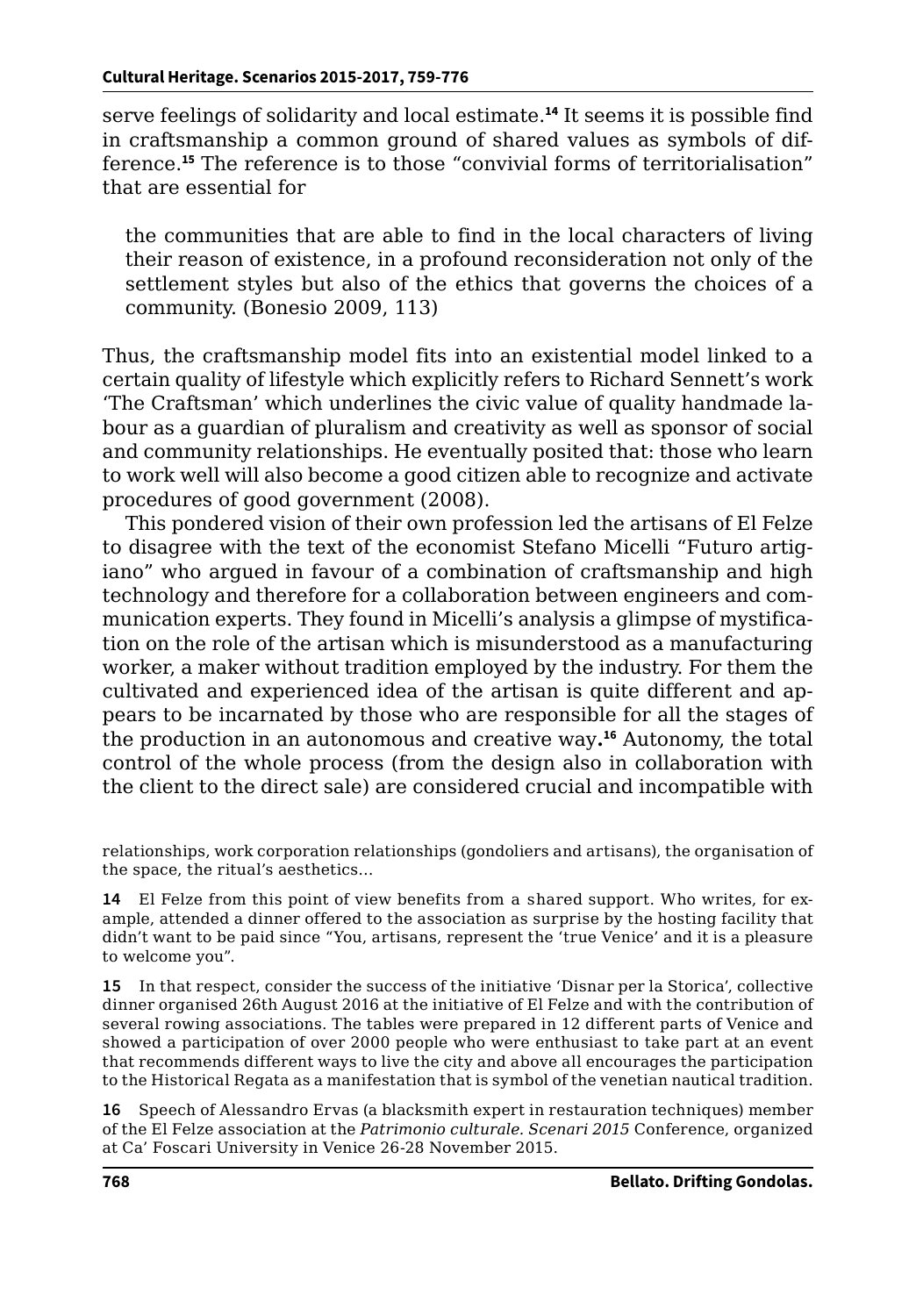a single action in an industrial chain context where the different stages are fragmented. Nowadays hand-craft of quality becomes inconvenient, poorly understood and almost subversive in an age prone to rationalisation and to acceleration based on standardisation. Master *remèr* Saverio Pastor clarifies how anachronistic seems the traditional process considering the time required to reach the outcome:

From the moment the tree is cut down to the moment the *forcola* touches the water there is a time lapse of three years (personal communication)

The interventions of inlay décor of a gondola, for instance, may take months between the project of the design shared with the client and the execution with the chisels:

first there is the agreement on the subject with the gondoliers who may already have some samples or they may already know what they imagine, the drawing on paper and then, once the design is approved, the pattern can be finally traced on the wood and the real carving work can start and it may take up to two months.**<sup>17</sup>**

To perpetuate these procedures means to carry on with almost a form of guerrilla which contradicts the serial making, the standardised and easy know-how and the modern system which nurtures them. In this respect, the antagonist role carried out by the artisans of El Felze is in contrast with the dynamics currently established in Venice**<sup>18</sup>** and it is linked to distant suggestions that confirm, although in a different way, the specific contribution of the role of the artisans and their workshops where they learn to work with continuity and with codified rules that could be also alternatives to the models of the society of reference. In this way, the apprenticeship does not exhaust with the training of handicraft work but becomes a real social pedagogy (Herzfeld 2003).

## **4 'Autochthonous' Gondola**

The gondola of the post WWII has lost its original bond with the city. From means of transport *de casada*, a sort of water carriage for wealthy families,

**18** It refers to a globalised market that is always more and more common in Venice which is based on the sale of imported industrial products of low quality and price that are more or less obviously counterfeited,

**<sup>17</sup>** Interview made by the writer to Antonio Peroni, a wood carver at the *squero* Dorsoduro (March 2014) during the cataloguing of the ICH of the small-scale traditional venetian boatbuilding.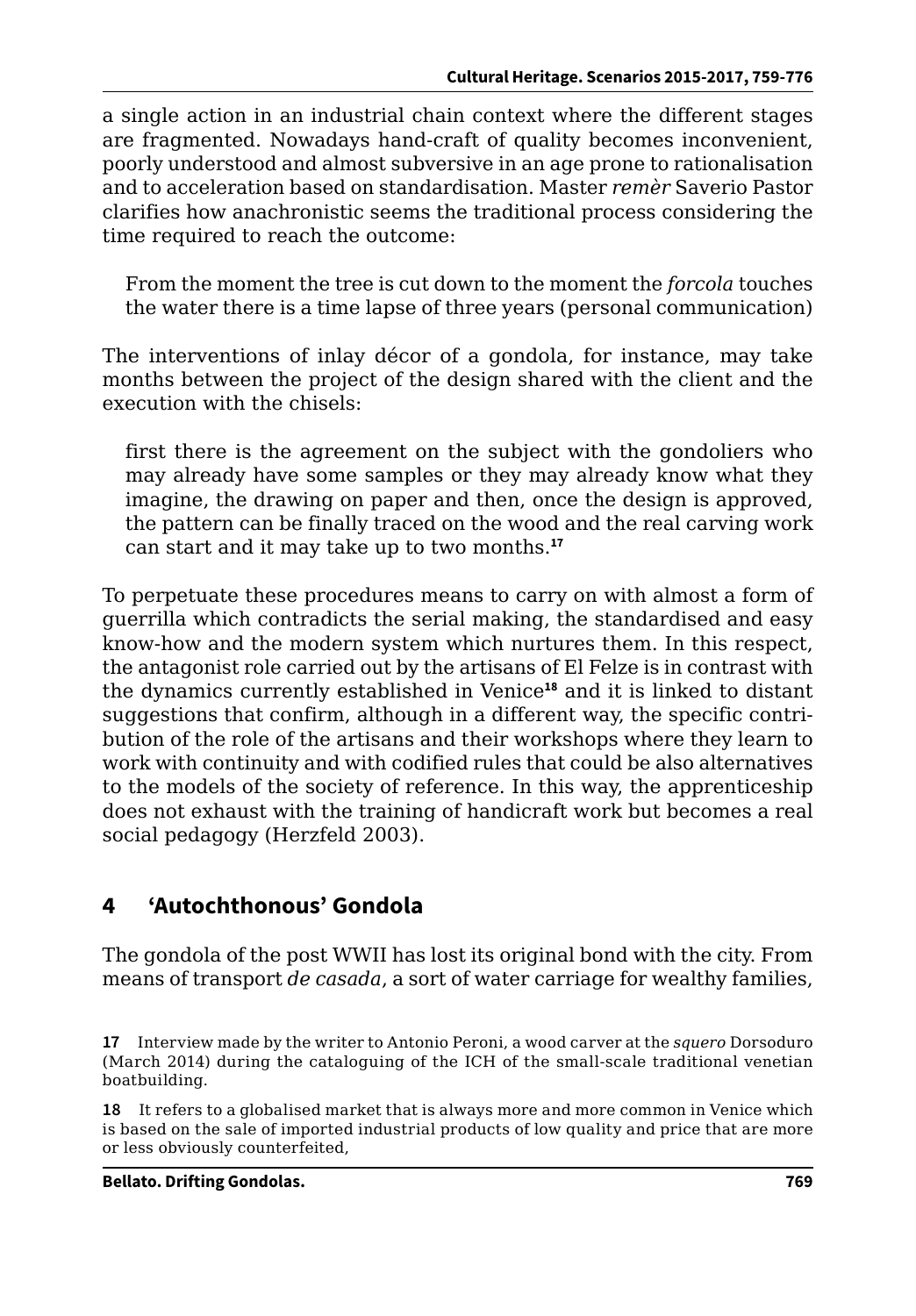distinctive symbol of representation based on the richness of the structure and of the décor, now it has turned out to be strategic for the marketing of a territory that synthesizes Venice only as a tourist attraction. Gondola is thus a symbol of success, then, but is increasingly losing all inner meaning related to the place where it is rooted. The whole gondola system, from its repertory of 'traditional'**<sup>19</sup>** songs chosen for their international appeal to the clichés proposed by gondoliers to their clients, solely responds to the logic and mechanisms of mass tourism. This form of tourism needs only slogans, quick and simplified messages and stereotyped reading of the local area. Expression of this alienation from the local context are the gondoliers themselves in what seems to be a knee jerk reaction to the tourist invasion. Indeed, gondoliers have been ready to react to the tourist invasion of a place to which they are profoundly bound. This category was born as a closed 'casta', therefore almost limited to few 'indigenous' families connected to the historical city because of their origin. For long time, the license could only be transmitted from father to son or acquired through a long apprenticeship to replace an old gondolier without sons. Over the time this closure has also taken a form of endogamy imposed by a need since Venetians did not welcome the wedding of their daughters to a gondolier (Vianello 2011, 31). Then the reality of this profession has considerably changed and in 1993 a law was adopted to equalize the gondolier license and an ordinary commercial license allowing for free trade. As a matter of fact, the majority of gondoliers still belongs to families whose members have been gondoliers for generations and generations. For instance, the acquisition and transfer of licenses respond to internal dynamics and rest within a restricted circle of sons, relatives and acquaintances according to logics peculiar of a profession with great earning but also with a strong sense of pride and group identity,**<sup>20</sup>** due also to the 'Mariegole' tradition. **<sup>21</sup>**

On the opposite side, there are the artisans of the traditional boatbuilding who are an open corporation in direct contact with clients, mostly local. They do not inherit the job by bloodline but they conquer it on field through passion and commitment and it is a production that, when tested on the water, makes the difference. Thus, being a native-born Venetian is not necessarily a privileged condition. Nowadays several artisans come from the mainland or from other Italian regions.

**21** Ancient rules that regulated the gondoliers' corporation organised on *fraglie* and now *on stazi* places of arrangement and boarding.

**<sup>19</sup>** The writer witnessed a venetian on a bridge to reproach on dialect about a song which was not properly local. The singer who was performing on the gondola replied justifying the song part of the tradition of Naples called 'Santa Lucia', as a tribute to the saint who gives the name to the Venice train railway station.

**<sup>20</sup>** The category that, for example, described itself as "rebel, free and independent" (Vianello 2011, 63).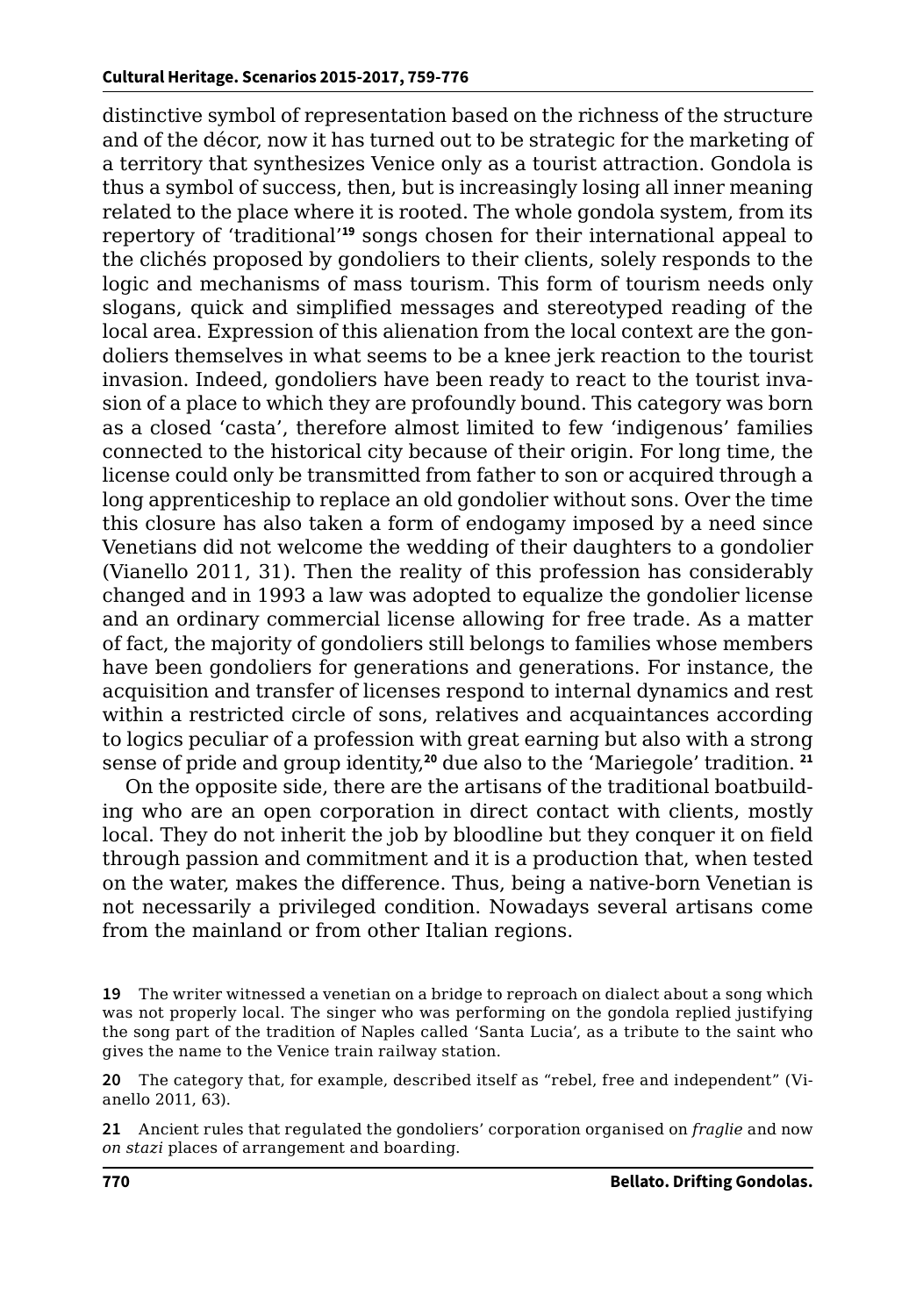### **5 A New Heritage Identity**

From 2010, the El Felze association has been committed to obtain an application to UNESCO and it can be noticed that the 'UNESCO system' provided an instrument of empowerment (Ciminelli 2008, 328) giving strength to an image of gondola that does not depend on simple market mechanisms. Gondola made in series, cheap and requiring an easy maintenance, receives enthusiastic response from the majority of gondoliers who are interested in reduced costs and practicality. UNESCO's documents suggest new interpretative keys in support of an articulated analysis of the phenomenon that highlights also the value of what is getting lost: skills transmitted from generation to generation, professional communities, social balance and sustainable economy… Additionally, the heritagisation process elevated the gondola's tradition beyond the destiny of the single artisan becoming a sort of public good with a universal significance due to the interest in being part of the UNESCO lists.

The consequence is to share the commitment for the protection of the tradition:

if we are carriers of cultural heritage and this heritage is collective then it should be the community to bear at least part of the responsibility. (Saverio Pastor, speech at the seminar *Heritage Communities and Creative Enterprises in Venice*, organized by Regione Veneto and University Ca' Foscari, 24-26 January 2015)

It is therefore important to acknowledge the existence of a legal instrument such as the 2003 UNESCO Convention which introduces a new principle of heritage in favour of situations that were previously neglected. As Richard Sennet affirmed (2008), Western history has essentially underestimated the handwork. This general assumption in the little case of Venice means for instance that artisans belonging to El Felze are more and more discouraged and they conclude that "there is no longer room for us, artisans that produce artcrafts of high quality". In that respect, UNESCO and its legal instruments that introduce new approaches and guidelines for cultural policies and tools, such as the lists, are important actors supporting fragile cultural realities.

At the same time, however, we should acknowledge that some responsibilities need to be taken creating hopes where there is no chance. Until now, the attempts to propose the gondola as a candidate in the UNESCO List have brought no results:

The 2003 UNESCO Convention provides a representative list of the ICH of humanity, a register of the good conservation practices and management but also a list of ICH of urgent safeguard. We tried to add the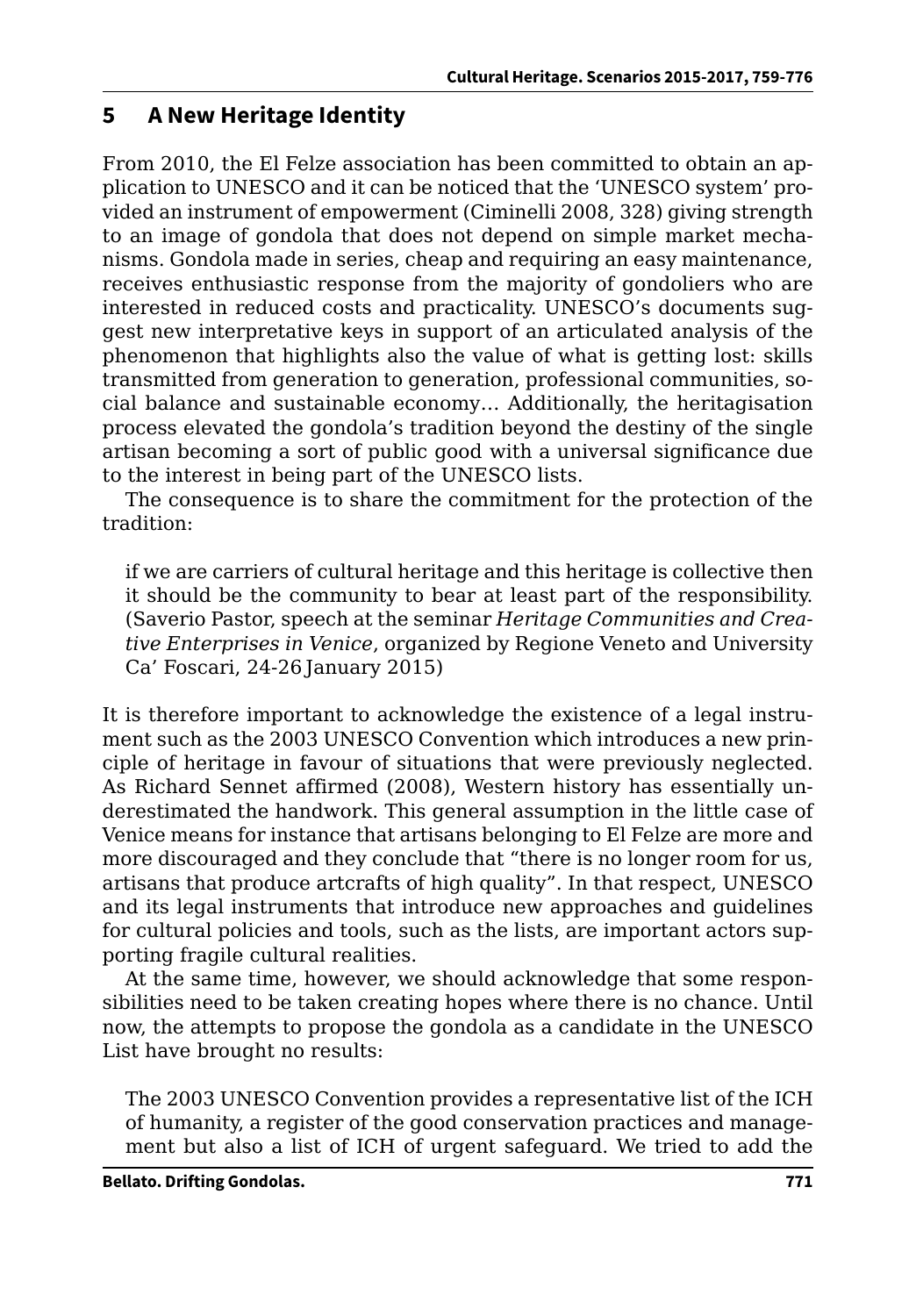gondola craftsmanship on the first list (which seemed unreachable) we looked for good practises of safeguard experience on the territory (but frankly we could find none)…The last attempt will be the addition to the list of goods with a high risk considering the trend of our city's economy to exclude more and more our activities from its birthplace. (Saverio Pastor, Facebook page, 23 December 2014)

This comment was shared on Facebook in December 2014 by the president of the El Felze association who demonstrates the in-depth knowledge of the UNESCO procedures looking also at the Venetian craftsmanship overall situation and describes a condition of stagnation which has remained unchanged.

Otherwise, there is a dimension of heritage identity that is rejected or lived with discomfort. Maria Luisa Ciminelli analyzed the unforeseen consequences of the action of the intangible heritage safeguard under the auspices of UNESCO, pointing out how all this is a *metacultural production* that confers to the cultures in danger "a second life through the exhibition of themselves" (Ciminelli 2008, 364)*.* Linking this observation to the case of Venice, it explains how to be artisans is not enough, since artisans need to show what they are and represent their own profession. This is perceived with uneasiness: "We, artisans, want to be artisans and not tourist guides".**<sup>22</sup>**

It is also true that the artisan's *habitus* has been changing and in order to survive to contemporaneity it needs to diversify its competencies. The El Felze association witnesses how the artisans today in Venice cultivates not only the typical skills of their profession but also create networks on an international level with a social capital that clashes with the image of the small workshop as a modest and isolated place. Moreover, they have to split their work time with communication activity, promotion, organization of events, conferences, publications, workshop attendance and video-making, proving to be cultural and social entertainers. The Venetian gondola's craftsmen act inside a new scenario which is characterized by a specialized workforce, a renewed awareness and new inputs. This perfectly reflects the innovative roles attributed to CH. It seems to be vested with a new responsibility, shifting from a context mainly characterised by aestheticcultural terms to a social, economic and political commitment capable of canalizing the needs of our time (Bellato 2015).

These expectations found a confirmation in the 2005 Faro Convention. The Convention posits that it does not make sense to talk about heritage if not related to the people who live that heritage as such. The legal instru-

**<sup>22</sup>** Personal communication repeated in several occasions by different artisan members of the El Felze association.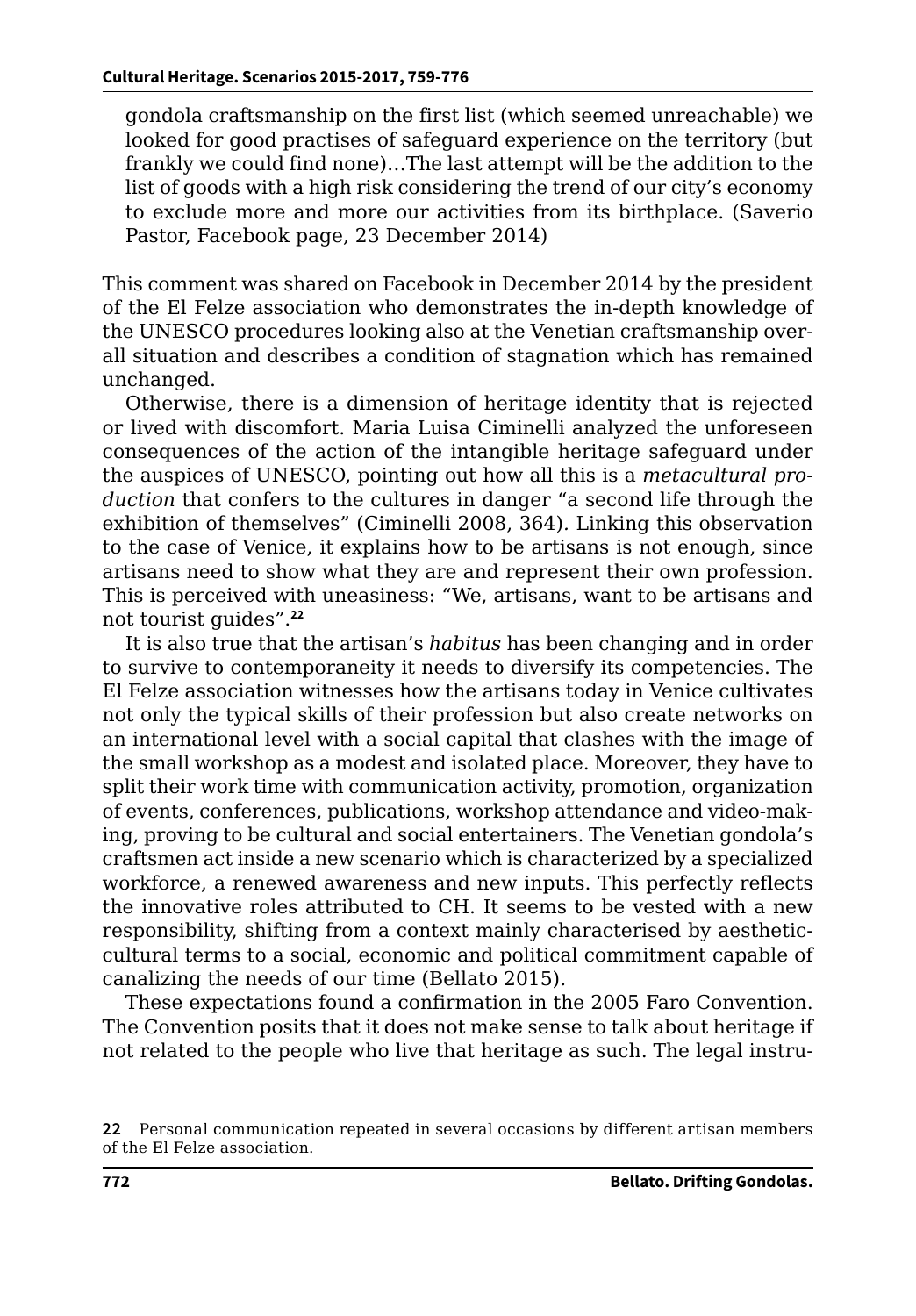ment identifies specific areas of action. For instance, if considered in relation to the Venetian case, it is recognized the heritage's cultural potential as factor of sustainable economic development (art. 10). Such affirmations are broad and can create legal obligations on States only upon ratification, but they for sure witness the importance of good quality of craftsmanship that has a positive impact on the social and environmental context:**<sup>23</sup>**

Through our work and history, we can offer a tangible model for 'the other economy' anxiously searched in the current severe state of economic crisis. Our professions do not exhaust the territory, they do not require any devastating infrastructure but they promote and strengthen the widespread and local economies, they have been producing certified products of quality which have been used for centuries and they have knowledge and skills able to create products that live their own time. (Pastor 2014, 68-9)

Finally, it is possible to affirm that the heritage dimension has offered theoretical instruments to this group of Venetian artisans to reinterpret their situation of difficulty and to support their own requests, which must be recognized as legitimate:

We know to be the carriers of knowledge and cultural heritage that are universally recognized and we ask to be able to work still under those same principles. (Saverio Pastor, speech at the Seminar *Heritage Communities and Creative Enterprises in Venice*)

Starting from 2010, these years of conscious heritagisation process have given an added value to the traditional craftsmanship of the gondola and, as a consequence, defended it from forms of 'touristification' and 'folklorization' which are perceived as an imminent risk for Venice. Nonetheless, it is difficult to assess the impact of these achievements on a practical point. The condition of difficulty for the El Felze artisans has remained unchanged in these years. And, meanwhile, there is a growing doubt on forms of exploitation and sensationalism. In that respect, the words of Marisa Convento, a *perlèra***<sup>24</sup>***,* shared on Facebook, reflects her own experience of artisan in the front line, and tells us a lot about the fears, the bitterness but also about her inner strength. This nerve comes from the capacity to read her own situation, and also from playing through possible solutions

**24** A *Perlèra* is a woman working with Venetian glass beads.

**<sup>23</sup>** The environmental impact of the fiberglass vessels and the problem of their disposal is one of the topics emerged in meetings organized by the El Felze association as part of the annual review entitled "Storie sotto El Felze".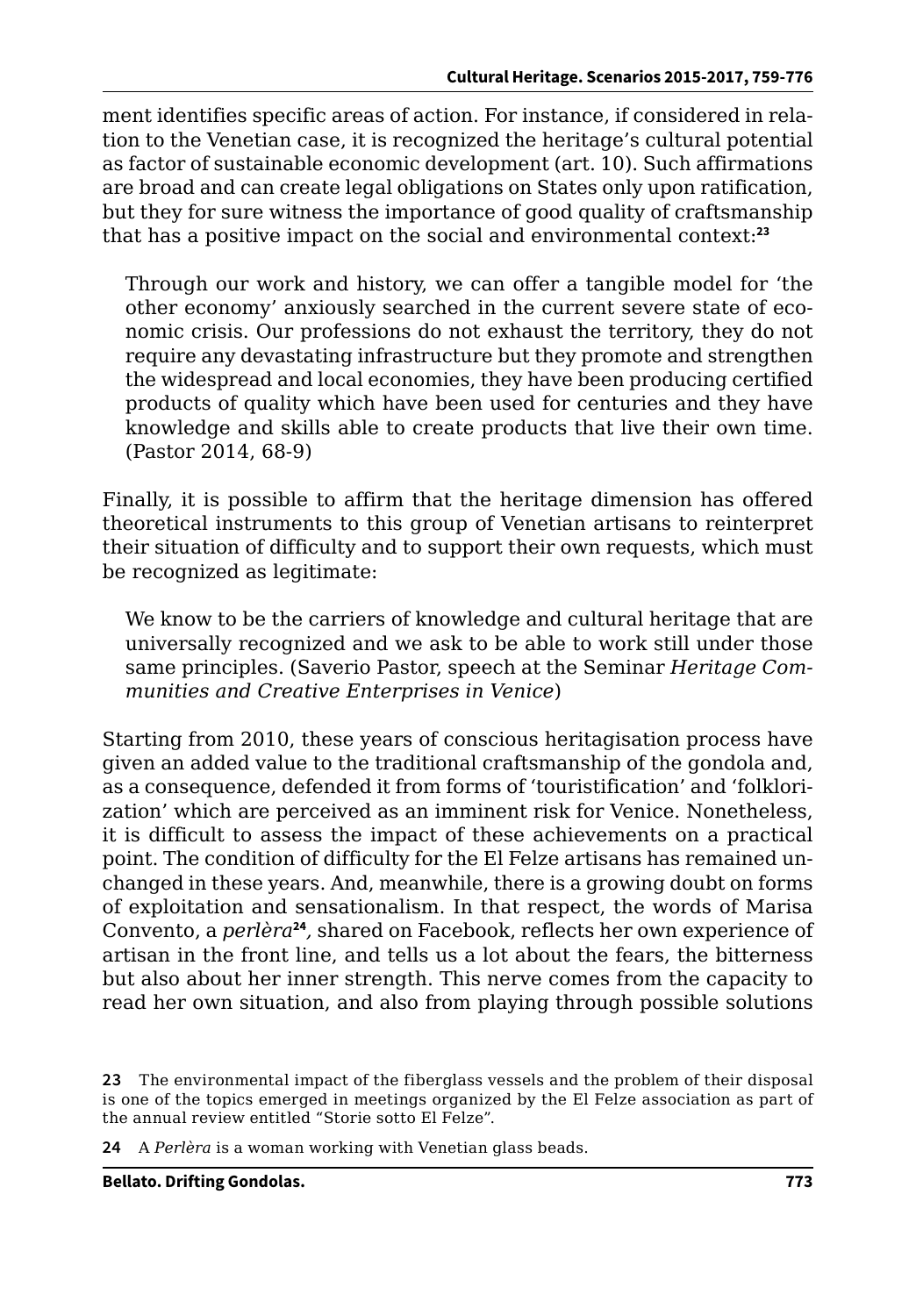(story-telling and ICH) that are suggested as safety nets.

More than a thousand years of history to see a city turning into an amusement park with no limits, free and reduced to a selfie factory just to prove that 'I have been there' and us, as artisans, we have been transformed into a jukebox of intangible heritage, of which soon no one will care about. (12 July 2016, Facebook)

The material culture is under all aspects a communication system. It can be interpreted as a real language that expresses the non-verbal and opaque aspect of the society. The gondola's precarious present in this sense has much to say thanks to its protagonists, the artisans, who provide interpretations broadly shared by the local communities. The gondola "autochthonous vessel" (Vallerani 2009, 9)**<sup>25</sup>** becomes the lens to read the destiny of an entire city where resilient energies, not properly native**<sup>26</sup>** but deeply rooted, look for forms of survival to the "globalized logic of the myth of 'growth' and its destructive and deculturating practices" (Bonesio 2009, 109).

#### **Bibliography**

- Augè, Marc (1999). *Disneyland e altri nonluoghi*. Torino: Bollati Boringhieri. Bellato, Elisa (2015). "Evoluzioni patrimoniali. Nuovi usi e significati di un concetto ormai storico". Zagato, Lauso; Vecco, Marilena (a cura di), *Citizens of Europe. Culture e diritti*. Venezia: Edizioni Ca' Foscari, 217- 40. DOI [10.14277/6969-052-5/SE-3-10](http://edizionicafoscari.unive.it/libri/978-88-6969-054-9/evoluzioni-patrimoniali/) (2017-12-15).
- Bonesio, Luisa (2009). "La sobrietà come stile di vita e valore identitario". Marino, Angelo (a cura di), *Tutela e valorizzazione del territorio come patrimonio culturale identitario = Seminario Nazionale sul Territorio* (Treviso 19-21 marzo 2009). Treviso: AEF, 107-14.
- Ciminelli, Maria Luisa (2008). "Ritorno a Mashpee: alcuni problemi anntropologici trasversali nei nuovi strumenti internazionali a difesa delle culture locali". Faldini, Luisa; Pili, Eliana (a cura di), *Saperi antropologici, media e società civile nell'Italia contemporanea* = *Atti del primo Convegno Nazionale A.N.U.A.C.* (Matera, 29-31 maggio 2008). Roma: CISU (Centro d'Informazione e Stampa Universitaria), 321-30.

**26** "Venetians were not born but made" is a statement that circulates frequently to justify, among other things, the strong bond with the city of those who have chosen to reside in Venice but coming from elsewhere.

**<sup>25</sup>** "Autochthonous vessel means a type of vessel used up to a recent past to cross a specific part of a river, lake or lagoon corresponding to the requirements raised by the peculiar structure of the hydraulic flow".